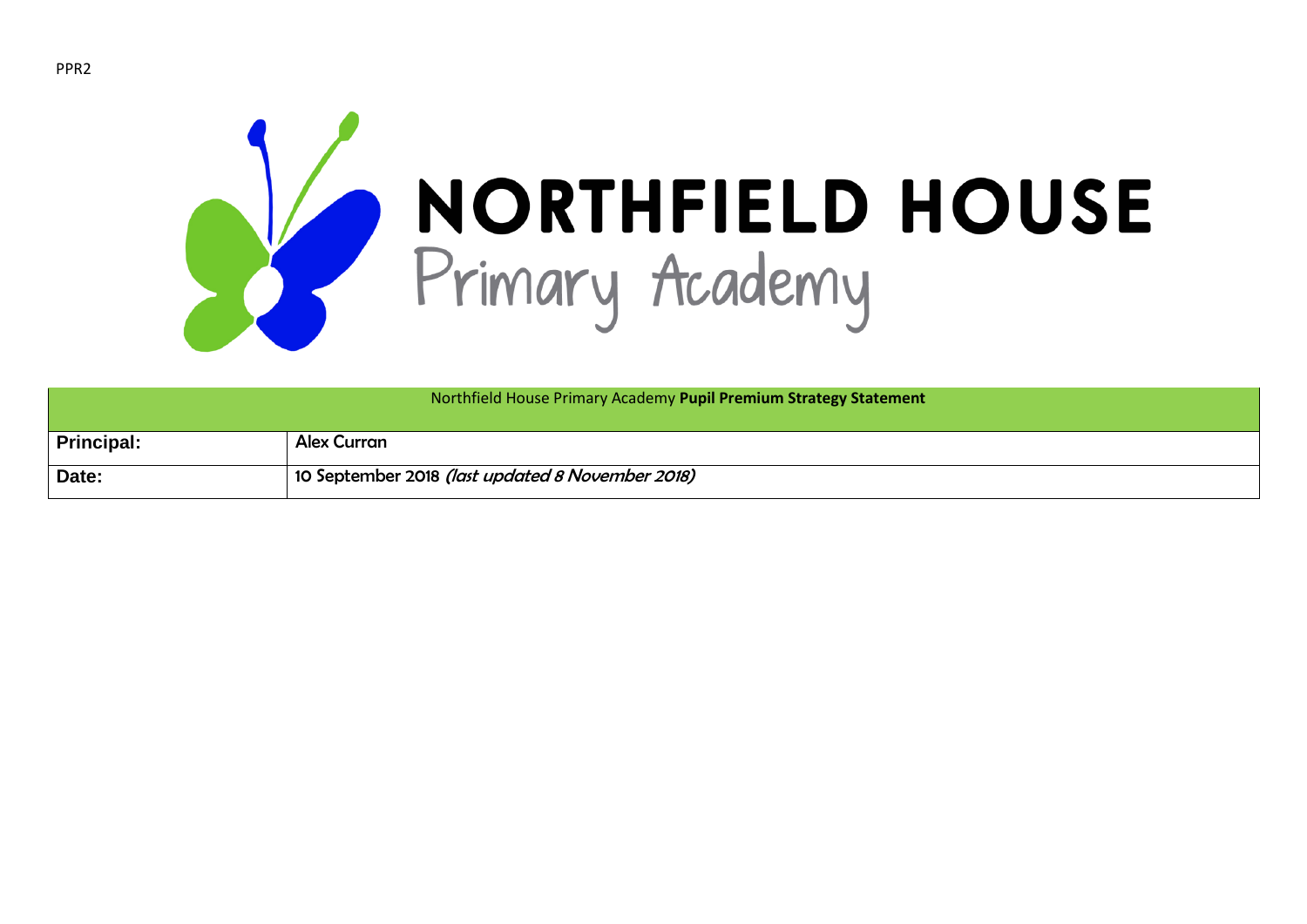| 1. Summary information |         |                                  |          |                                                  |               |  |
|------------------------|---------|----------------------------------|----------|--------------------------------------------------|---------------|--|
| <b>School</b>          |         | Northfield House Primary Academy |          |                                                  |               |  |
| <b>Academic Year</b>   | 2018-19 | <b>Total PP budget</b>           | £200,640 | Date of most recent external<br><b>PP Review</b> | 20/09/17      |  |
| Total number of pupils | 389     | Number of pupils eligible for PP | 152      | Date for next PP Review                          | February 2019 |  |

|                                                                                                   | 2. Current attainment (end of KS2 results 2017-2018)                                                                                                                                                                                                                   |                                      |                                                                                     |  |  |  |  |
|---------------------------------------------------------------------------------------------------|------------------------------------------------------------------------------------------------------------------------------------------------------------------------------------------------------------------------------------------------------------------------|--------------------------------------|-------------------------------------------------------------------------------------|--|--|--|--|
|                                                                                                   |                                                                                                                                                                                                                                                                        | Pupils eligible for PP (your school) | Pupils not eligible for PP your school<br>(national average 'other' in<br>brackets) |  |  |  |  |
|                                                                                                   | % achieving age related or above in reading, writing & maths (or equivalent)                                                                                                                                                                                           | 76%                                  | 83% (70%)                                                                           |  |  |  |  |
|                                                                                                   | % achieving expected standard or above in reading                                                                                                                                                                                                                      | 76%                                  | 87% (80%)                                                                           |  |  |  |  |
|                                                                                                   | % achieving expected standard or above in writing                                                                                                                                                                                                                      | 86%                                  | 83% (83%)                                                                           |  |  |  |  |
|                                                                                                   | % achieving expected standard or above in maths<br>86%<br>83% (81%)                                                                                                                                                                                                    |                                      |                                                                                     |  |  |  |  |
|                                                                                                   | 3. Barriers to future attainment (for pupils eligible for PP)                                                                                                                                                                                                          |                                      |                                                                                     |  |  |  |  |
|                                                                                                   | In-school barriers (issues to be addressed in school, such as poor oral language skills)                                                                                                                                                                               |                                      |                                                                                     |  |  |  |  |
| А.                                                                                                | The families of children eligible for PP are often unable to afford/access enrichment opportunities that build children's understanding and 'cultural capital.'                                                                                                        |                                      |                                                                                     |  |  |  |  |
| <b>B.</b>                                                                                         | Lack of opportunities at home to rehearse language acquisition and develop basic skills, such as times tables, spellings and reading.                                                                                                                                  |                                      |                                                                                     |  |  |  |  |
| C.                                                                                                | Due to high levels of EAL and many families who are new to English, effective parental engagement and successful communication are challenging.                                                                                                                        |                                      |                                                                                     |  |  |  |  |
| External barriers (issues which also require action outside school, such as low attendance rates) |                                                                                                                                                                                                                                                                        |                                      |                                                                                     |  |  |  |  |
| D.                                                                                                | The school has 30 children who are on child protection plans, receiving early help or actively involved with school family support. 28 of these are<br>eligible for FSM/PP. Out of the 9 children on child protection plans, all are eligible for FSM/PP.              |                                      |                                                                                     |  |  |  |  |
| E.                                                                                                | Although the attendance of children eligible for PP is only slightly below that of 'other' children at NFHPA (in 2017-18 94.3% / 94.4%) attendance<br>and persistent absence figures are concerning, and the gap between NFHPA and national benchmarks needs to close. |                                      |                                                                                     |  |  |  |  |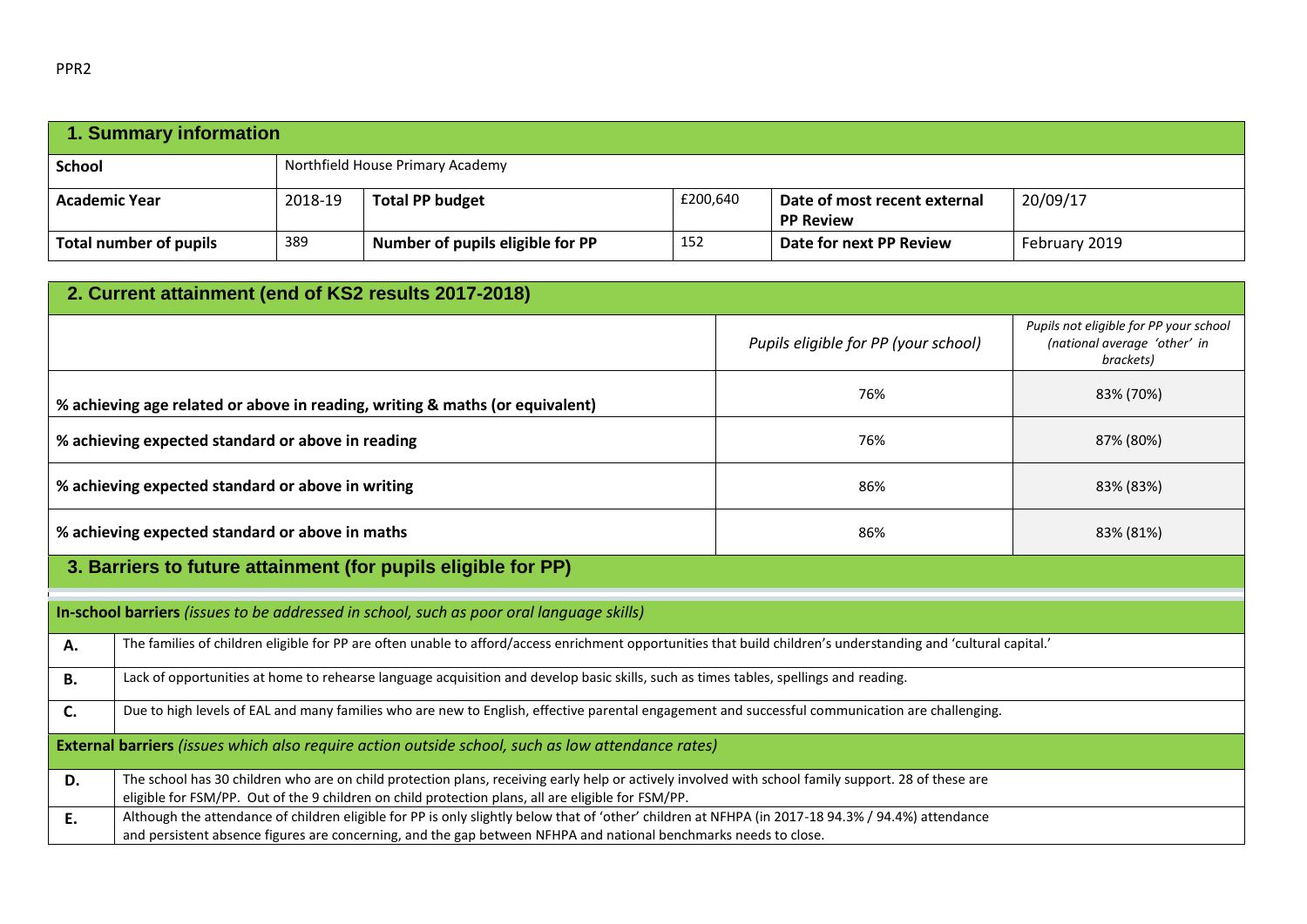| ٩ |
|---|
|---|

|    | 4. Outcomes (Desired outcomes and how they will be measured)                                                                                                               | <b>Success criteria</b>                                                                                                                                                                                                                      |
|----|----------------------------------------------------------------------------------------------------------------------------------------------------------------------------|----------------------------------------------------------------------------------------------------------------------------------------------------------------------------------------------------------------------------------------------|
| А. | Provide enrichment opportunities for pupils eligible for PP.                                                                                                               | All learners have access to at least one significant enhancement activity (e.g. theatre visit)<br>each year.                                                                                                                                 |
| Β. | Improve the attainment and progress of children eligible for PP (attainment of<br>pupils eligible for PP in the current years 1, 3 & 6 is below that of 'other' children.) | Attainment and progress gaps in the current years 1, 3 and 6 are narrowed.                                                                                                                                                                   |
| C. | Parental engagement in school events and activities improves (particularly in KS2)<br>and new successful communication methods are introduced.                             | 100% of parents attend parents' evenings;<br>95% of parents satisfied with our school according to parent view and annual survey;<br>Engagement in curriculum events and workshops improves in KS2 so at least 50% of parents<br>attend (PP) |
| D  | Early engagement with school based family support leads to fewer children<br>needing child protection plans.                                                               | Fewer children are subject to child protection plans.                                                                                                                                                                                        |
| Е  | Improve attendance and reduce the percentage of persistent absenteeism.                                                                                                    | Gaps are narrowed with national figures for attendance and persistent absenteeism.                                                                                                                                                           |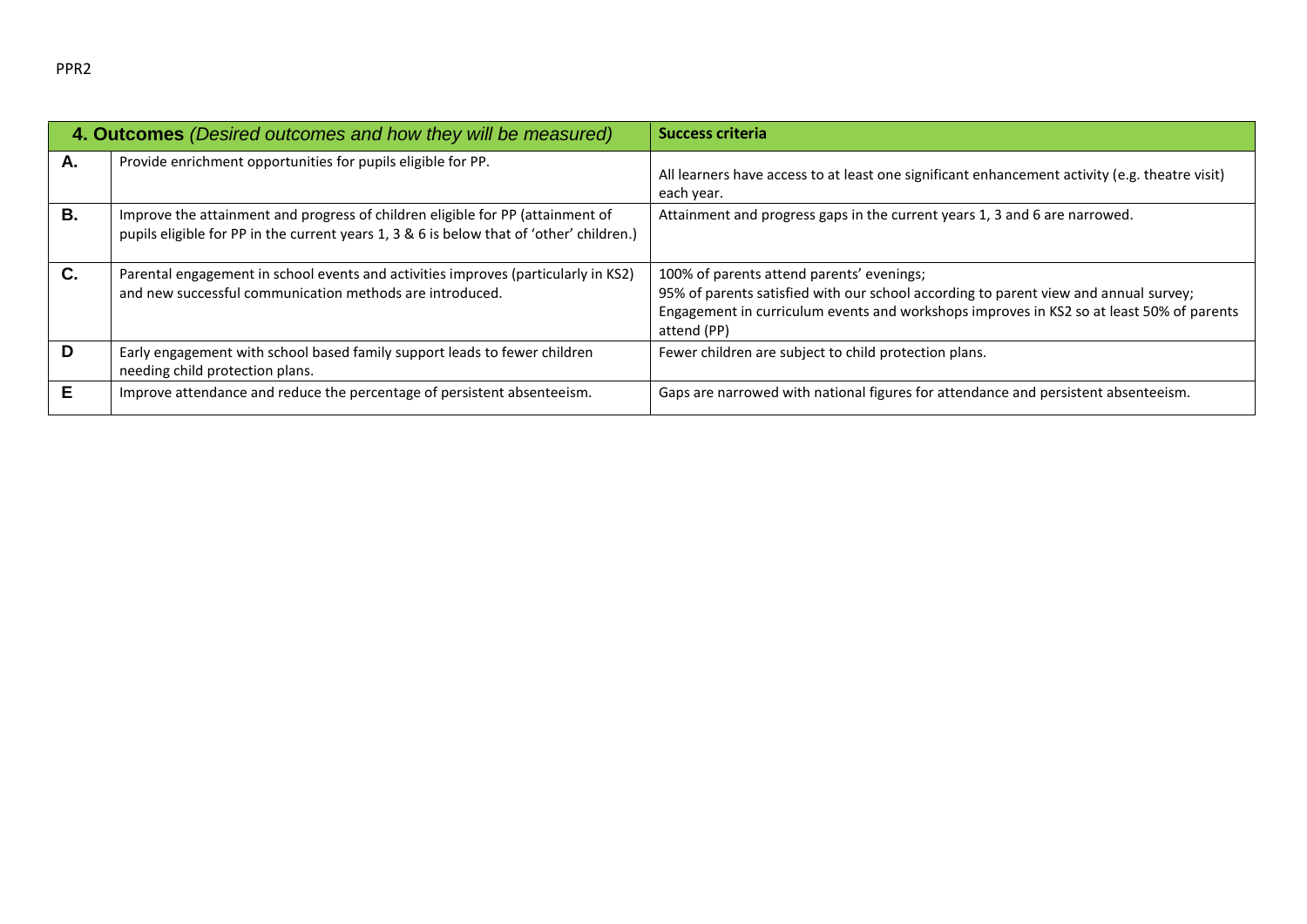| 5. Planned expenditure                                               |                                                                                                                                                                                                                                                                                                                                                                                                                                                                                                                                                                                                                                                                                                                                                                                                                                                                                                                                                                                                                                                                                                                                                                                                                                                                                                                                                                                                                                                                                                                                                                                                                          |                                                                                                                                                                                                                                                                               |                                                                                                                                                                                                                                                                             |                      |                                            |
|----------------------------------------------------------------------|--------------------------------------------------------------------------------------------------------------------------------------------------------------------------------------------------------------------------------------------------------------------------------------------------------------------------------------------------------------------------------------------------------------------------------------------------------------------------------------------------------------------------------------------------------------------------------------------------------------------------------------------------------------------------------------------------------------------------------------------------------------------------------------------------------------------------------------------------------------------------------------------------------------------------------------------------------------------------------------------------------------------------------------------------------------------------------------------------------------------------------------------------------------------------------------------------------------------------------------------------------------------------------------------------------------------------------------------------------------------------------------------------------------------------------------------------------------------------------------------------------------------------------------------------------------------------------------------------------------------------|-------------------------------------------------------------------------------------------------------------------------------------------------------------------------------------------------------------------------------------------------------------------------------|-----------------------------------------------------------------------------------------------------------------------------------------------------------------------------------------------------------------------------------------------------------------------------|----------------------|--------------------------------------------|
| Academic year                                                        | 2018-19                                                                                                                                                                                                                                                                                                                                                                                                                                                                                                                                                                                                                                                                                                                                                                                                                                                                                                                                                                                                                                                                                                                                                                                                                                                                                                                                                                                                                                                                                                                                                                                                                  |                                                                                                                                                                                                                                                                               |                                                                                                                                                                                                                                                                             |                      |                                            |
| whole school strategies                                              | The three headings below enable schools to demonstrate how they are using the Pupil Premium to improve classroom pedagogy, provide targeted support and support                                                                                                                                                                                                                                                                                                                                                                                                                                                                                                                                                                                                                                                                                                                                                                                                                                                                                                                                                                                                                                                                                                                                                                                                                                                                                                                                                                                                                                                          |                                                                                                                                                                                                                                                                               |                                                                                                                                                                                                                                                                             |                      |                                            |
| 1. Quality of teaching for all                                       |                                                                                                                                                                                                                                                                                                                                                                                                                                                                                                                                                                                                                                                                                                                                                                                                                                                                                                                                                                                                                                                                                                                                                                                                                                                                                                                                                                                                                                                                                                                                                                                                                          |                                                                                                                                                                                                                                                                               |                                                                                                                                                                                                                                                                             |                      |                                            |
| <b>Desired outcome</b>                                               | Chosen action / approach                                                                                                                                                                                                                                                                                                                                                                                                                                                                                                                                                                                                                                                                                                                                                                                                                                                                                                                                                                                                                                                                                                                                                                                                                                                                                                                                                                                                                                                                                                                                                                                                 | What is the evidence<br>and rationale for this<br>choice?                                                                                                                                                                                                                     | How will you ensure<br>it is implemented<br>well?                                                                                                                                                                                                                           | <b>Staff</b><br>lead | When will you<br>review<br>implementation? |
| Provide enrichment<br>opportunities for<br>pupils eligible for<br>PP | <b>Breakfast Club</b><br>Children have the option to purchase breakfast. Children sit at the table together<br>and are encouraged by staff to discuss/talk about topics of interest to them.<br>Games are organised which encourage the children to take turns and develop<br>social communication skills, e.g. board games, craft activities. Children can<br>engage with others that speak the same first language as themselves, thus<br>gaining confidence in their ability at school and their learning of English.<br><b>Free After School Clubs</b><br>A variety of clubs are on offer, for example: knitting and sewing, self-expression,<br>football, netball and ICT. All clubs focus on the development of social skills<br>including communication. Principles promoted within the classroom e.g. active<br>listening are also promoted within clubs. Key vocabulary is used and reinforced,<br>linked to the subjects being covered. Children can engage with others that speak<br>the same first language as themselves, thus gaining confidence in their ability at<br>school and their learning of English.<br>Class teacher released to lead music teaching across the school.<br>This includes setting up and running a choir and instrumental projects that<br>require the children to perform and take part in musical opportunities outside of<br>school.<br><b>Free Enrichment Trips</b><br>Significant enrichment opportunities are planned for all children linked to their<br>curriculum. Project management carried out by Academy PA, who also ensures<br>equality of access and opportunity. | Maximising the<br>opportunities within and<br>outside of the school day<br>for children to develop<br>their spoken English will<br>enable them to access the<br>wider curriculum and<br>enrichment opportunities<br>EEF- Oral language,<br>Moderate impact, low<br>$cost + 5$ | Pupil Premium review<br>More active<br>conversational input by<br>pupils evident in lesson<br>observations and<br>learning walks.<br>Children displaying<br>more confidence in<br>performance and in<br>different social<br>contexts.<br>Analysis of<br>participation data. | VP&<br>Principal     | Feb 2019<br>Sept 2019                      |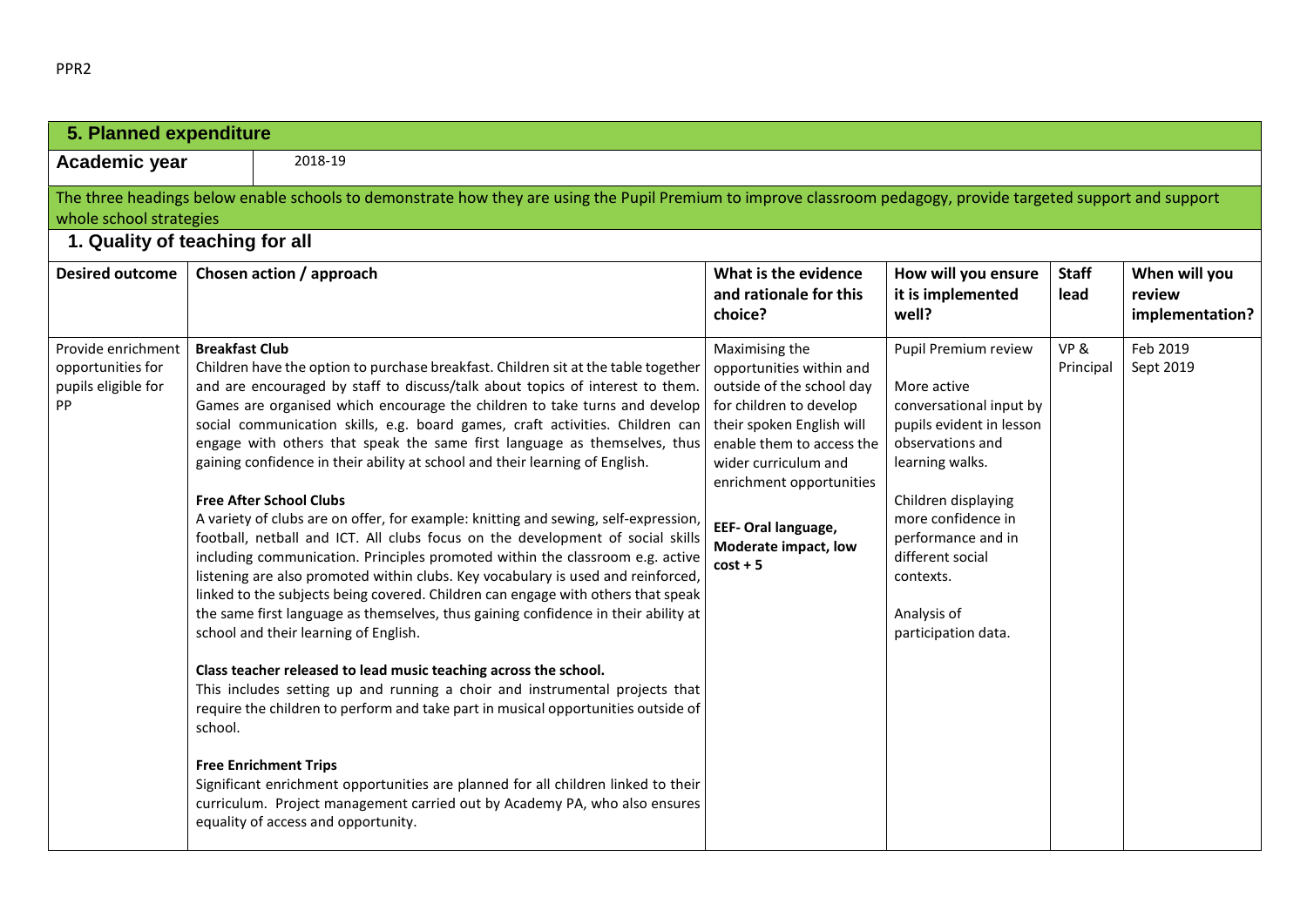| PPR <sub>2</sub> |                     |
|------------------|---------------------|
| Improve the      | Invest in systems t |

| Improve the<br>attainment and<br>progress of children<br>eligible for PP in<br>years 1, 3 & 6. | Invest in systems that enable children to work on basic skills both at<br>home and at school (Spelling & handwriting Journals, Maths Journals,<br>Reading Pro and Times Tables Rock Stars)<br>Monitor and increase participation in systems<br>Collect and maintain accurate data (3 data points), analyse and hold<br>pupil performance/progress meetings including a focus on PP children<br>Identify early those children in danger of not hitting the expected levels<br>and put intervention in place (focus in year 3 & 6)<br>Provide standardisation and moderation opportunities for staff<br>Increase the number of outstanding lessons through staff development<br>opportunities, such as personalised CPD | Impact of systems<br>previously used before<br>has contributed to schools<br>upward results trajectory<br><b>EEF- Collaborative</b><br>learning, very low cost,<br>Moderate impact +5<br><b>EEF-Feedback, High</b><br>impact, low cost +8 | Pupil premium data<br>report<br>Pupil progress meetings<br>IRIS/ personalised CPD<br>/performance<br>management<br>Analysis of<br>participation data | VP &<br>Principal          | Feb 2019<br>Sept 2019 |
|------------------------------------------------------------------------------------------------|-----------------------------------------------------------------------------------------------------------------------------------------------------------------------------------------------------------------------------------------------------------------------------------------------------------------------------------------------------------------------------------------------------------------------------------------------------------------------------------------------------------------------------------------------------------------------------------------------------------------------------------------------------------------------------------------------------------------------|-------------------------------------------------------------------------------------------------------------------------------------------------------------------------------------------------------------------------------------------|------------------------------------------------------------------------------------------------------------------------------------------------------|----------------------------|-----------------------|
|                                                                                                |                                                                                                                                                                                                                                                                                                                                                                                                                                                                                                                                                                                                                                                                                                                       |                                                                                                                                                                                                                                           |                                                                                                                                                      | <b>Total budgeted cost</b> | £146,500              |

─⊺

┱

 $\blacksquare$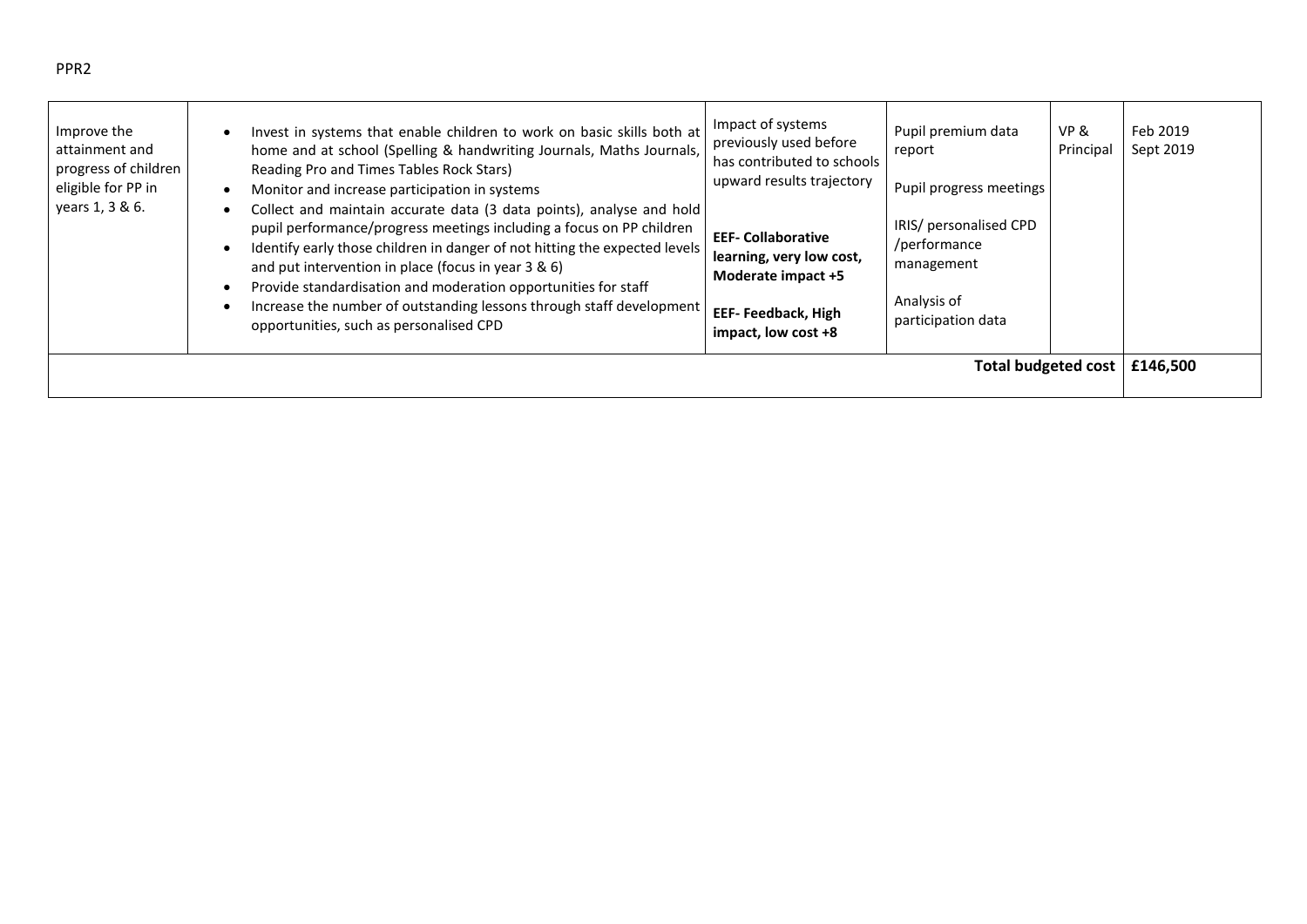| 2. Targeted support                                                                                                          |                                                                                                                                                                                                                                                                                                                                                                                                                                                                                                                                                                                                                                                                                                                                                                                                                         |                                                                                                                                                                                                                                                                                                                                                                       |                                                                                                                                                                                                |                      |                                            |
|------------------------------------------------------------------------------------------------------------------------------|-------------------------------------------------------------------------------------------------------------------------------------------------------------------------------------------------------------------------------------------------------------------------------------------------------------------------------------------------------------------------------------------------------------------------------------------------------------------------------------------------------------------------------------------------------------------------------------------------------------------------------------------------------------------------------------------------------------------------------------------------------------------------------------------------------------------------|-----------------------------------------------------------------------------------------------------------------------------------------------------------------------------------------------------------------------------------------------------------------------------------------------------------------------------------------------------------------------|------------------------------------------------------------------------------------------------------------------------------------------------------------------------------------------------|----------------------|--------------------------------------------|
| <b>Desired outcome</b>                                                                                                       | Chosen action / approach                                                                                                                                                                                                                                                                                                                                                                                                                                                                                                                                                                                                                                                                                                                                                                                                | What is the evidence<br>and rationale for this<br>choice?                                                                                                                                                                                                                                                                                                             | How will you ensure<br>it is<br>implemented<br>well?                                                                                                                                           | <b>Staff</b><br>lead | When will you<br>review<br>implementation? |
| Early engagement<br>with school based<br>family support<br>leading to fewer<br>children needing<br>child protection<br>plans | Employ full time Family Support Worker<br>$\bullet$<br>Aim to remove any barriers to learning by empowering parents /<br>carers to make positive changes in their lives for the wellbeing of their<br>family.<br>Build 'non-judgemental' relationships with families<br>$\bullet$<br>Support parents / carers with housing or school applications, attend<br>$\bullet$<br>mental health appointments, signpost to debt management agencies,<br>and enable charity support applications.<br>Offer tools for parents / carers to improve routines and boundaries at<br>$\bullet$<br>home.<br>Give parents / carers the opportunity to bridge the gap between home<br>$\bullet$<br>with school.<br>Work alongside social workers to provide planned support for children<br>$\bullet$<br>on plans or receiving Early Help. | Family Support worker<br>employment increases<br>the percentage of time<br>that class teachers can<br>spend on learning and<br>teaching.<br>Ensuring that the<br>hierarchy of needs is<br>satisfied ensures that<br>children can better<br>access learning<br>opportunities.<br><b>EEF-Parental</b><br>involvement<br><b>Moderate impact for</b><br>moderate cost, +3 | Appraisal process<br>CPOMS recording and<br>monitoring & DSL<br>briefings<br>Ongoing CPD external<br>training from LCC or<br>LCSB.<br>Attend DSL forum<br>Multi agency<br>information sharing. | VP&<br>Principal     | Feb 2019<br>Sept 2019                      |
| Improve<br>attendance and<br>reduce the<br>percentage of<br>persistent<br>absenteeism.                                       | Continue to:<br>Carry out SLT meetings for Persistent Absentees and continue to<br>$\bullet$<br>monitor identified children though focus groups and communication<br>strategies<br>Provide incentives for families and regularly review<br>$\bullet$<br>Tailor rewards to children achieving attendance in line with national<br>$\bullet$<br>percentages<br>Allocate Family Support worker time to work with targeted families to<br>$\bullet$<br>improve attendance and punctuality                                                                                                                                                                                                                                                                                                                                   | Initiatives put in place<br>in the summer term<br>2018 have improved<br>attendance and PA<br>figures and were<br>recognised by Ofsted<br>who advised us to<br>continue.                                                                                                                                                                                               | Weekly attendance<br>tracking by attendance<br>officer (reported to<br>principal)                                                                                                              | VP&<br>Principal     | Feb 2019<br>Sept 2019                      |
|                                                                                                                              |                                                                                                                                                                                                                                                                                                                                                                                                                                                                                                                                                                                                                                                                                                                                                                                                                         |                                                                                                                                                                                                                                                                                                                                                                       | <b>Total budgeted cost</b>                                                                                                                                                                     |                      | £40,140                                    |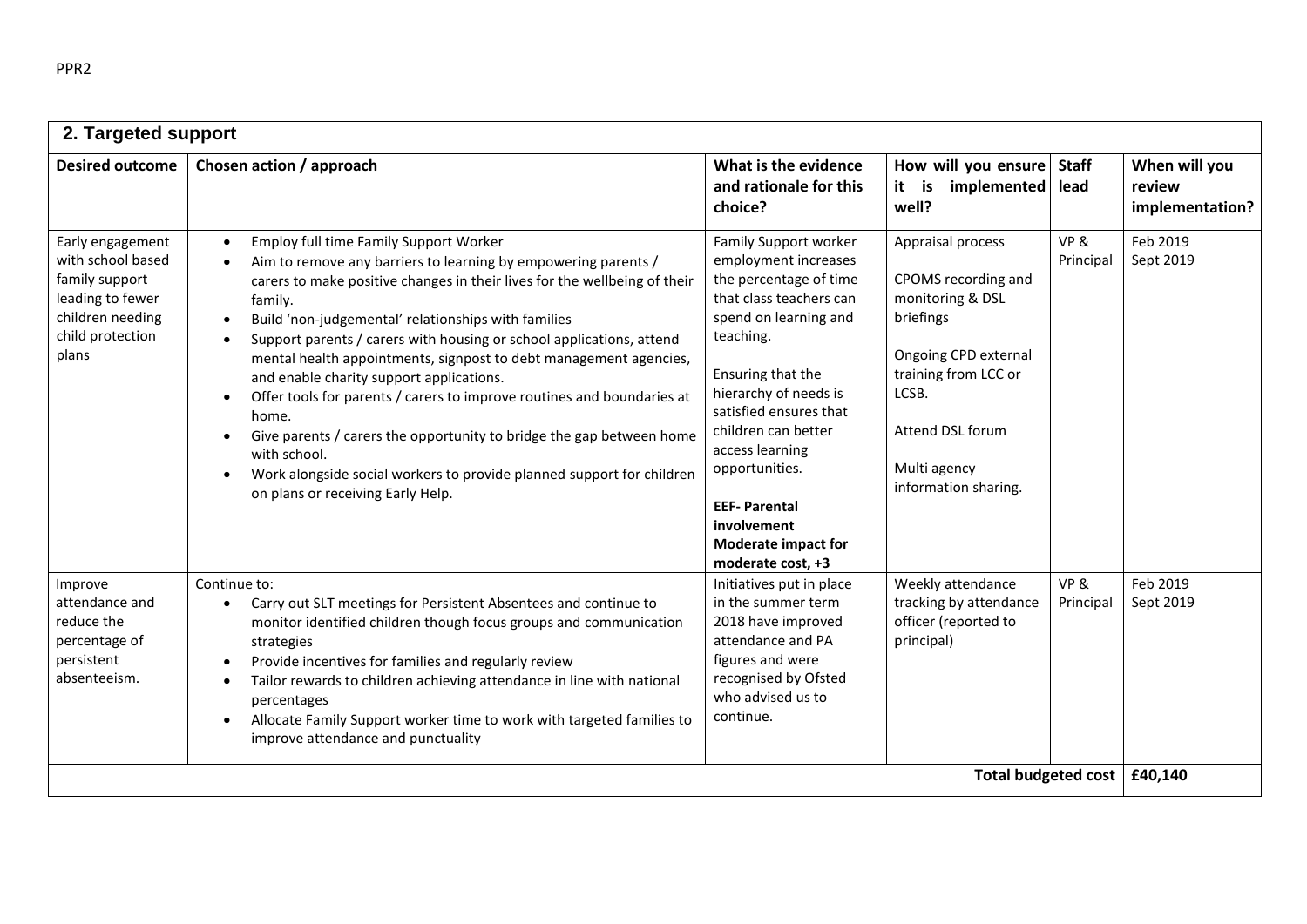| 3. Other approaches                                                                                                                                                 |                                                                                                                                                                                                                                                                                                                                                                                                                                                                                                                                                                                              |                                                                                                                                                                                                                                                          |                                                                                                                                                                               |                                   |                                            |
|---------------------------------------------------------------------------------------------------------------------------------------------------------------------|----------------------------------------------------------------------------------------------------------------------------------------------------------------------------------------------------------------------------------------------------------------------------------------------------------------------------------------------------------------------------------------------------------------------------------------------------------------------------------------------------------------------------------------------------------------------------------------------|----------------------------------------------------------------------------------------------------------------------------------------------------------------------------------------------------------------------------------------------------------|-------------------------------------------------------------------------------------------------------------------------------------------------------------------------------|-----------------------------------|--------------------------------------------|
| <b>Desired outcome</b>                                                                                                                                              | Chosen action / approach                                                                                                                                                                                                                                                                                                                                                                                                                                                                                                                                                                     | What is the evidence<br>and rationale for this<br>choice?                                                                                                                                                                                                | How will you ensure<br>implemented<br>it<br>is<br>well?                                                                                                                       | <b>Staff</b><br>lead              | When will you<br>review<br>implementation? |
| Parental<br>engagement in<br>school events and<br>activities improves<br>(particularly in KS2)<br>and new successful<br>communication<br>methods are<br>introduced. | Full time Bilingual TA improves communication with Roma/PP families<br>in person and via Family Support mobile phone.<br>Teachers2Parents text system used for reminders, access to doodle<br>polls, etc.<br>Academy PA time used to create doodle polls to increase parental<br>engagement in school activities<br>Academy PA tasked with creating an Academy Communication<br>Strategy<br>Directed time dedicated to enquiry groups tasked with increasing<br>parental engagement through trialling different approaches<br>Class dojo trialled as an effective class communication system | Parents have fed back that<br>texts and electronic<br>communications are<br>appreciated<br>Twitter followers have<br>steadily increased.<br>Gaps in attainment and<br>achievement for Roma/PP<br>families have narrowed as<br>a result of TA deployment. | Tracking attendance at<br>events and social media<br>engagement<br>Parental surveys<br>Engagement in doodle<br>polls<br>Monitoring and<br>evaluation of Class Dojo<br>systems | VP,<br>Principal<br>& EAL<br>Lead | Feb 2019<br>Sept 2019                      |
| <b>Total budgeted cost</b><br>£14,000                                                                                                                               |                                                                                                                                                                                                                                                                                                                                                                                                                                                                                                                                                                                              |                                                                                                                                                                                                                                                          |                                                                                                                                                                               |                                   |                                            |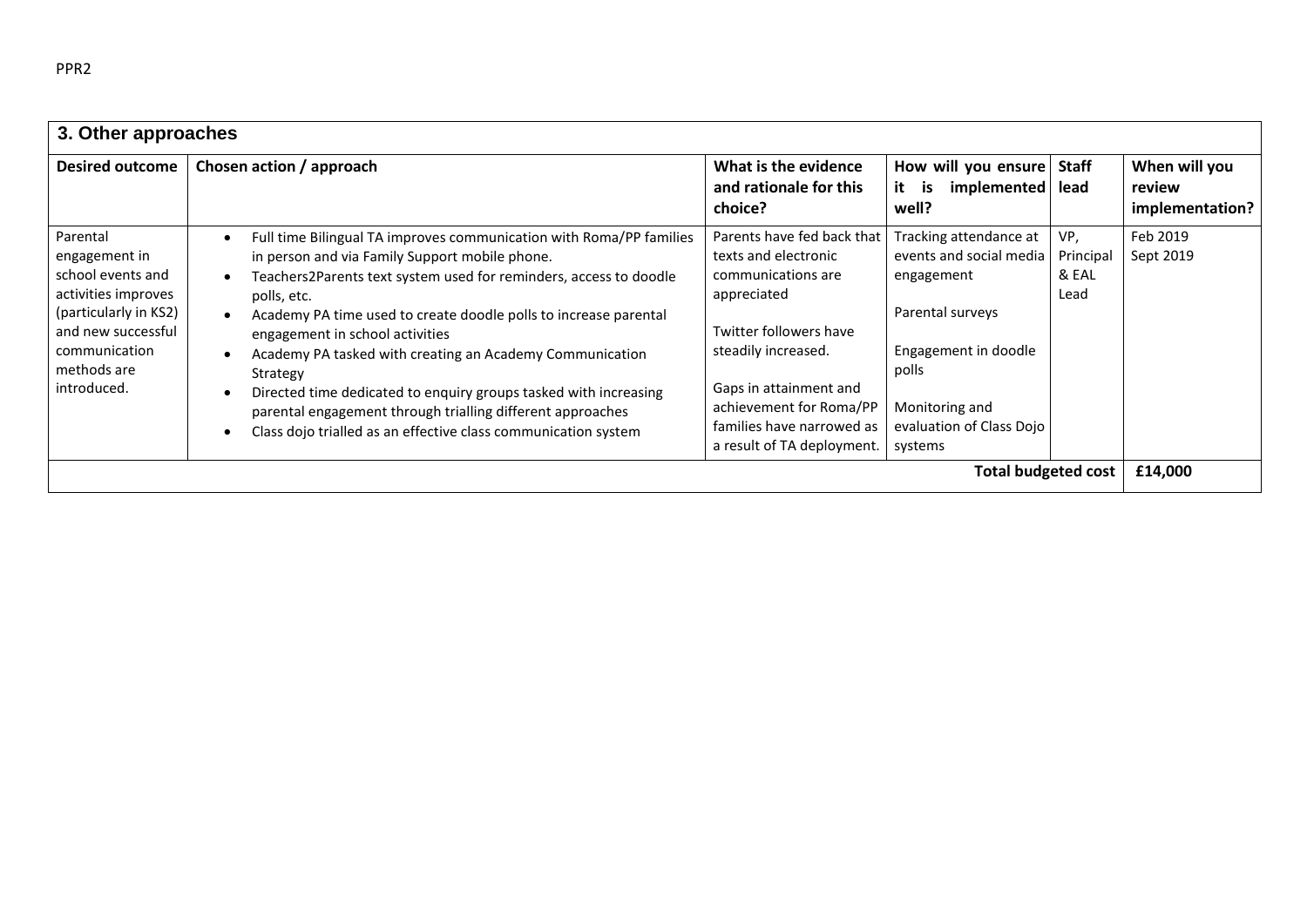| <b>6. Review of expenditure</b>                                                               |                                                                                                                                                                                                                                                                                                                                                                                                                                                                                                                                                                                                                                                                                                                                                                                                                                                                                                                                                                                                                                                                                                                                                                                                                                                                                                                                                                                                                                                                      |                                                                                                                                                                                                                                                                                                                                                                                                                                                                                                                                                                                                                                             |                                                                                                                                                                                                                                                                                                                                                                                                                                                                                                                                                                                                                                 |
|-----------------------------------------------------------------------------------------------|----------------------------------------------------------------------------------------------------------------------------------------------------------------------------------------------------------------------------------------------------------------------------------------------------------------------------------------------------------------------------------------------------------------------------------------------------------------------------------------------------------------------------------------------------------------------------------------------------------------------------------------------------------------------------------------------------------------------------------------------------------------------------------------------------------------------------------------------------------------------------------------------------------------------------------------------------------------------------------------------------------------------------------------------------------------------------------------------------------------------------------------------------------------------------------------------------------------------------------------------------------------------------------------------------------------------------------------------------------------------------------------------------------------------------------------------------------------------|---------------------------------------------------------------------------------------------------------------------------------------------------------------------------------------------------------------------------------------------------------------------------------------------------------------------------------------------------------------------------------------------------------------------------------------------------------------------------------------------------------------------------------------------------------------------------------------------------------------------------------------------|---------------------------------------------------------------------------------------------------------------------------------------------------------------------------------------------------------------------------------------------------------------------------------------------------------------------------------------------------------------------------------------------------------------------------------------------------------------------------------------------------------------------------------------------------------------------------------------------------------------------------------|
| <b>Previous Academic Year 2017/18</b>                                                         |                                                                                                                                                                                                                                                                                                                                                                                                                                                                                                                                                                                                                                                                                                                                                                                                                                                                                                                                                                                                                                                                                                                                                                                                                                                                                                                                                                                                                                                                      |                                                                                                                                                                                                                                                                                                                                                                                                                                                                                                                                                                                                                                             | <b>Total</b><br><b>Received:</b><br>£216,480                                                                                                                                                                                                                                                                                                                                                                                                                                                                                                                                                                                    |
|                                                                                               | 1. Quality of teaching for all                                                                                                                                                                                                                                                                                                                                                                                                                                                                                                                                                                                                                                                                                                                                                                                                                                                                                                                                                                                                                                                                                                                                                                                                                                                                                                                                                                                                                                       |                                                                                                                                                                                                                                                                                                                                                                                                                                                                                                                                                                                                                                             |                                                                                                                                                                                                                                                                                                                                                                                                                                                                                                                                                                                                                                 |
| <b>Desired outcome</b>                                                                        | Chosen action / approach                                                                                                                                                                                                                                                                                                                                                                                                                                                                                                                                                                                                                                                                                                                                                                                                                                                                                                                                                                                                                                                                                                                                                                                                                                                                                                                                                                                                                                             | Estimated impact: Did you meet the success criteria?<br>Include impact on pupils not eligible for PP, if<br>appropriate.                                                                                                                                                                                                                                                                                                                                                                                                                                                                                                                    | <b>Lessons learned</b><br>(and whether you will<br>continue with this approach)                                                                                                                                                                                                                                                                                                                                                                                                                                                                                                                                                 |
| Improved enrichment<br>opportunities for pupils<br>eligible for PP across Key<br>Stage 1 & 2. | <b>Breakfast Club</b><br>Children have the option to purchase breakfast. Children sit at<br>the table together and are encouraged by staff to discuss/talk<br>about topics of interest to them. Games are organised which<br>encourage the children to take turns and develop social<br>communication skills, e.g. board games, craft activities. Children<br>can engage with others that speak the same first language as<br>themselves, thus gaining confidence in their ability at school and<br>their learning of English.<br><b>Free After School Clubs</b><br>A variety of clubs are on offer, for example: art and craft,<br>adventure club, football, netball and ICT. All clubs focus on the<br>development of social skills including communication. Principles<br>promoted within the classroom e.g. active listening are also<br>promoted within clubs. Key vocabulary is used and reinforced,<br>linked to the subjects being covered. Children can engage with<br>others that speak the same first language as themselves, thus<br>gaining confidence in their ability at school and their learning of<br>English.<br>Class teacher release to lead music teaching across the school.<br>This includes setting up and running a choir and instrumental<br>projects that require the children to perform and take part in<br>musical opportunities outside of school.<br>Space/science visits and free trips for all children throughout<br>the school. | Every child had the opportunity to visit a theatre which<br>impacted positively on our attainment at all statutory<br>assessment points. It was noted that 'purposeful<br>educational visits enrich pupils' learning,' and<br>'disadvantaged pupils benefit from a range of approaches to<br>raise aspirations and help them learn' during July 2018<br>Ofsted inspection.<br>Club participation for children eligible for PP increased by<br>23% compared with 2016/17.<br>Expert music tuition by released teacher improved the<br>quality of curriculum provision as noted by Challenge<br>Partners in Feb 2018 and Ofsted in July 2018. | Breakfast club needs to be<br>completely free of charge to<br>maximise attendance and<br>therefore impact. Bids and<br>Grants to apply for will be<br>researched during 2018/19.<br>A minority of children are not<br>allowed to attend visits that are<br>outside of Leicester for a range<br>of reasons. Bilingual TA to work<br>with families to raise awareness<br>and ease concerns, Principal to<br>liaise with local religious leaders<br>to ensure that children are not<br>discouraged to attend due to<br>late return times.<br>Release of expert music teacher<br>will continue to provide<br>curriculum excellence. |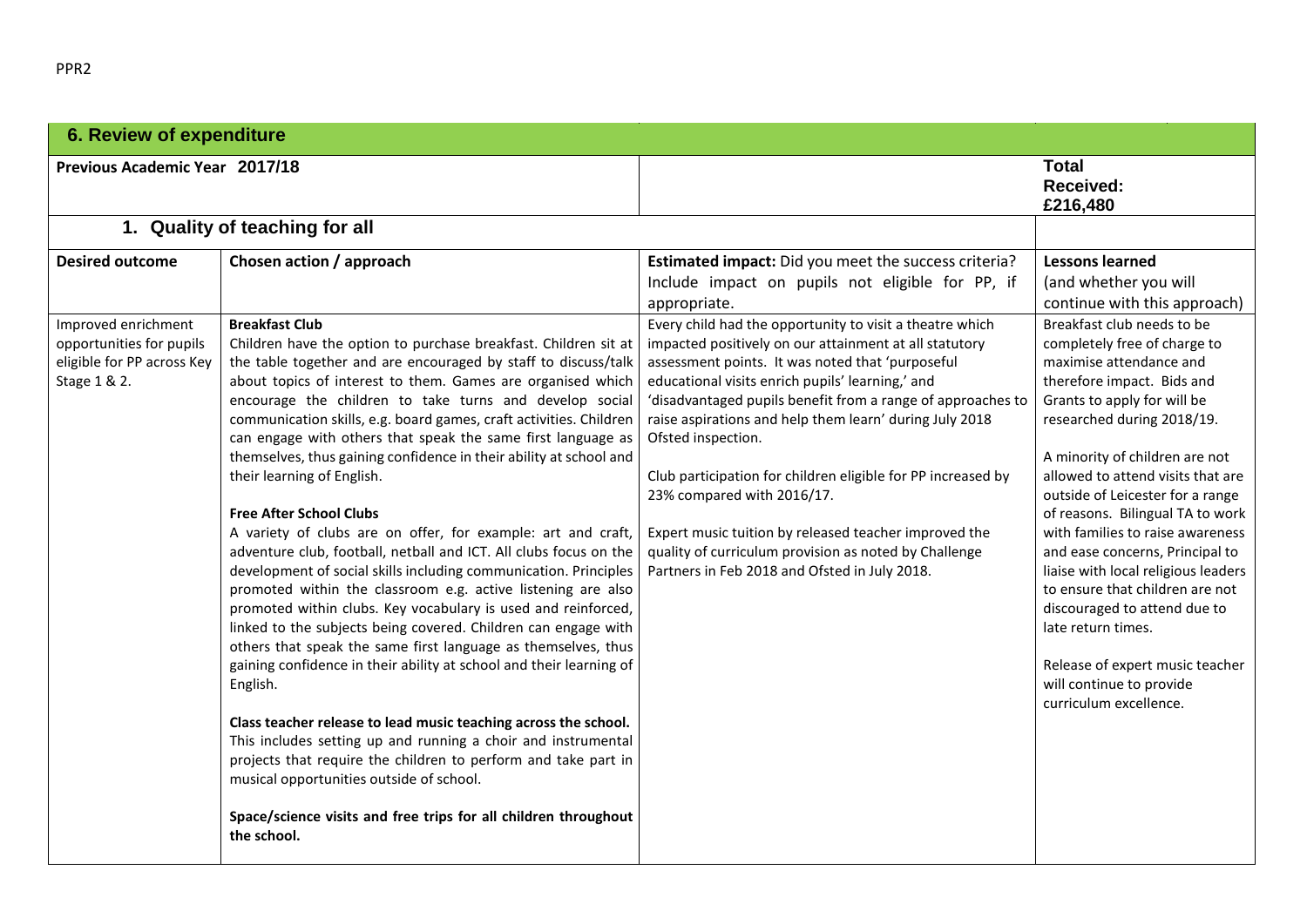| Higher rates of<br>attainment and progress<br>across KS2 for pupils<br>eligible for PP<br>Attainment of PP<br>children was below not<br>PP in the 2017-18 year<br>5cohort (R, W&M) and<br>year 6 (R&W) | Collect and maintain accurate data (3 data points)<br>Hold pupil performance/progress meetings<br>Identify early those children in danger of not hitting the expected<br>levels and put intervention in place: (focus in year 5 R, W&M:<br>year 6 R&W)<br>Use data to develop initiatives highlighting PP children<br>Provide standardisation and moderation opportunities for staff<br>Share good practice<br>Increase the number of outstanding lessons through staff<br>development opportunities, such as peer coaching and review | Attainment: Current y6 cohort (2018/19)<br>Comments based on those projected to be working at age<br>related expectations at the end of the year.<br>The attainment gap in reading and writing has narrowed<br>and more children eligible for PP are now on track to meet<br>age related expectations. There is still a gap in reading and<br>mathematics though and this will be a focus in 2018/19.<br>The attainment gap in writing has closed, with only a 2% gap<br>predicted in age related attainment. This clearly<br>demonstrates accelerated progress | Peer coaching has evolved again<br>for 2018/19 and will now<br>become a more personalised<br>method where individuals get<br>more choice in their<br>development areas and peer<br>group. This is in response to<br>staff feedback and reflects the<br>raised quality of teaching and<br>learning at NFHPA. |
|--------------------------------------------------------------------------------------------------------------------------------------------------------------------------------------------------------|----------------------------------------------------------------------------------------------------------------------------------------------------------------------------------------------------------------------------------------------------------------------------------------------------------------------------------------------------------------------------------------------------------------------------------------------------------------------------------------------------------------------------------------|-----------------------------------------------------------------------------------------------------------------------------------------------------------------------------------------------------------------------------------------------------------------------------------------------------------------------------------------------------------------------------------------------------------------------------------------------------------------------------------------------------------------------------------------------------------------|-------------------------------------------------------------------------------------------------------------------------------------------------------------------------------------------------------------------------------------------------------------------------------------------------------------|
|                                                                                                                                                                                                        | Teachers to complete pupil premium questionnaires                                                                                                                                                                                                                                                                                                                                                                                                                                                                                      |                                                                                                                                                                                                                                                                                                                                                                                                                                                                                                                                                                 |                                                                                                                                                                                                                                                                                                             |
|                                                                                                                                                                                                        | Monitor and promote outside enrichment activities to pupil                                                                                                                                                                                                                                                                                                                                                                                                                                                                             | Attainment: Year 6 cohort 2017/18 (KS2 results)                                                                                                                                                                                                                                                                                                                                                                                                                                                                                                                 | Assessment, pupil progress and                                                                                                                                                                                                                                                                              |
|                                                                                                                                                                                                        | premium children                                                                                                                                                                                                                                                                                                                                                                                                                                                                                                                       | The attainment of disadvantaged children was broadly in                                                                                                                                                                                                                                                                                                                                                                                                                                                                                                         | intervention arrangements will                                                                                                                                                                                                                                                                              |
|                                                                                                                                                                                                        |                                                                                                                                                                                                                                                                                                                                                                                                                                                                                                                                        | line with (or better) than the national benchmarks for<br>'other' children in all areas. In Writing, Maths and                                                                                                                                                                                                                                                                                                                                                                                                                                                  | continue.                                                                                                                                                                                                                                                                                                   |
|                                                                                                                                                                                                        |                                                                                                                                                                                                                                                                                                                                                                                                                                                                                                                                        | Grammar, Punctuation & Spelling DA children performed                                                                                                                                                                                                                                                                                                                                                                                                                                                                                                           |                                                                                                                                                                                                                                                                                                             |
|                                                                                                                                                                                                        |                                                                                                                                                                                                                                                                                                                                                                                                                                                                                                                                        | better than the 'other' children at NFHPA. In reading and                                                                                                                                                                                                                                                                                                                                                                                                                                                                                                       |                                                                                                                                                                                                                                                                                                             |
|                                                                                                                                                                                                        |                                                                                                                                                                                                                                                                                                                                                                                                                                                                                                                                        | combined attainment, DA children performed less well than                                                                                                                                                                                                                                                                                                                                                                                                                                                                                                       |                                                                                                                                                                                                                                                                                                             |
|                                                                                                                                                                                                        |                                                                                                                                                                                                                                                                                                                                                                                                                                                                                                                                        | the 'other' children at NFHPA.                                                                                                                                                                                                                                                                                                                                                                                                                                                                                                                                  |                                                                                                                                                                                                                                                                                                             |
|                                                                                                                                                                                                        |                                                                                                                                                                                                                                                                                                                                                                                                                                                                                                                                        |                                                                                                                                                                                                                                                                                                                                                                                                                                                                                                                                                                 |                                                                                                                                                                                                                                                                                                             |
|                                                                                                                                                                                                        |                                                                                                                                                                                                                                                                                                                                                                                                                                                                                                                                        | Progress: Year 6 cohort 2017/18 (KS2 results)                                                                                                                                                                                                                                                                                                                                                                                                                                                                                                                   |                                                                                                                                                                                                                                                                                                             |
|                                                                                                                                                                                                        |                                                                                                                                                                                                                                                                                                                                                                                                                                                                                                                                        | Progress scores for DA pupils were well above national DA                                                                                                                                                                                                                                                                                                                                                                                                                                                                                                       |                                                                                                                                                                                                                                                                                                             |
|                                                                                                                                                                                                        |                                                                                                                                                                                                                                                                                                                                                                                                                                                                                                                                        | benchmarks (Reading: 5.58, Writing 3.15, Maths 5.34)                                                                                                                                                                                                                                                                                                                                                                                                                                                                                                            |                                                                                                                                                                                                                                                                                                             |

 $\top$ 

PPR2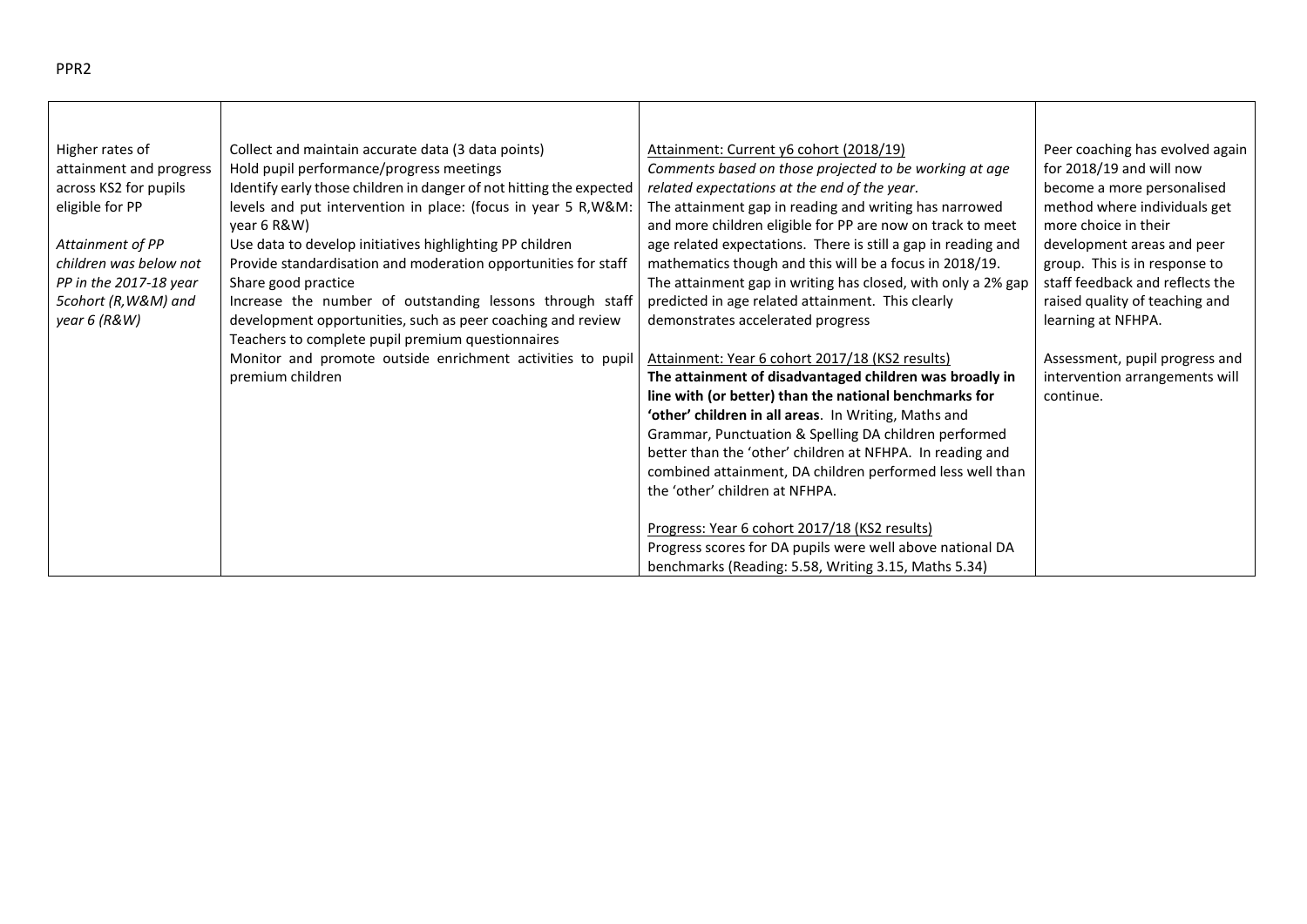| 2. Targeted Support                                                                                                                                                                                          |                                                                                                                                                                                                                                                                                                                                                                                                                                                                                                                                                                                                                                                                                                                                                                                                                                                                                                                                                                  |                                                                                                                                                                                                                                                                                                                                                                                                                                                                                                                                                                                                                                                                                                             |                                                                                                                                                                                                                                                          |  |
|--------------------------------------------------------------------------------------------------------------------------------------------------------------------------------------------------------------|------------------------------------------------------------------------------------------------------------------------------------------------------------------------------------------------------------------------------------------------------------------------------------------------------------------------------------------------------------------------------------------------------------------------------------------------------------------------------------------------------------------------------------------------------------------------------------------------------------------------------------------------------------------------------------------------------------------------------------------------------------------------------------------------------------------------------------------------------------------------------------------------------------------------------------------------------------------|-------------------------------------------------------------------------------------------------------------------------------------------------------------------------------------------------------------------------------------------------------------------------------------------------------------------------------------------------------------------------------------------------------------------------------------------------------------------------------------------------------------------------------------------------------------------------------------------------------------------------------------------------------------------------------------------------------------|----------------------------------------------------------------------------------------------------------------------------------------------------------------------------------------------------------------------------------------------------------|--|
| <b>Desired outcome</b>                                                                                                                                                                                       | Chosen action / approach                                                                                                                                                                                                                                                                                                                                                                                                                                                                                                                                                                                                                                                                                                                                                                                                                                                                                                                                         | Estimated impact: Did you meet the success criteria?<br>Include impact on pupils not eligible for PP, if<br>appropriate.                                                                                                                                                                                                                                                                                                                                                                                                                                                                                                                                                                                    | <b>Lessons learned</b><br>(and whether you will<br>continue with this approach)                                                                                                                                                                          |  |
| Early engagement with<br>school based family<br>support leading to less<br>children needing child<br>protection plans                                                                                        | Family Support worker 5 days a week<br>Aim to remove any barriers to learning by empowering parents<br>/ carers to make positive changes in their lives for the wellbeing<br>of the entire family.<br>We build 'non-judgemental' relationships with them to ensure<br>we get the best out of everyone and that their voices are heard.<br>We support parents / carers with housing or school<br>applications, attend mental health appointments, signpost to<br>debt managements agencies or charity support.<br>Offer tools for parents / carers to improve routines and<br>boundaries at home.<br>Give all our parents / carers the opportunity to bridge the gap<br>between home with school.                                                                                                                                                                                                                                                                 | Excellent relationships have continued to build between our<br>family support worker and parents/community/ outside<br>agencies.<br>The school has 30 children who are on child protection plans,<br>receiving early help or actively involved with school family<br>support. 28 of these are eligible for PP/FSM. Out of the 9<br>children on child protection plans, all are eligible for PP/FSM.<br>The family support worker had reduced the number of children<br>on CP plans through early intervention - 5 are new to NFHPA in<br>2018/19.                                                                                                                                                           | Continue with Family Support<br>systems - they are essential for<br>removing barriers to learning.<br>CPOMS purchased to improve<br>efficiency of record keeping,<br>communication and reporting<br>for conferences.                                     |  |
| By reaching out to<br>parents and our<br>community attendance<br>will be at least average<br>and show sustained and<br>convincing improvement<br>over time with the<br>number of late marks<br>being reduced | Raise the profile of the Friday coffee morning for parents by a<br>senior leader attending each week. Governors will have a<br>standing invitation<br>Advertise more widely the parent workshops and develop<br>incentives for parents to attend - parental views sought for<br>what can be improved<br>Set up parent forums for parents to come in and ask questions<br>and find out information<br>The TA tasked with Roma parental engagement to organise<br>regular forums for the Roma community and be available at<br>drop off and pick up to facilitate relationships<br>To feedback to parents the results of parental workshops and<br>show on newsletters how issues have been addressed.<br>Advertise more widely the parent evenings and develop<br>incentives for parents to attend - parental views sought for<br>what can be improved - translators readily available<br>Have Parent view guest accounts for parent evenings to gauge<br>opinion | Attendance has improved and persistent absenteeism has<br>reduced.<br>As of 2.11.18, in Reception - Year 6, attendance is 96.5%<br>with persistent absence under 90% at 9.9%. This shows a<br>considerable improvement on previous figures.<br>100% of parents attended parents' evenings in 2017/18 due<br>to teachers following up non attending families to ensure<br>that all were spoken to.<br>Parent view surveys were very positive. Ofsted used these<br>and conversations on the playground during our inspection<br>to inform their view that 'parents rightly believe that their<br>children are happy and well looked after. Parents<br>overwhelmingly would recommend this school to others.' | Improving communication with<br>our multilingual community is a<br>ley development area for next<br>year. We also aim to increase<br>the number of parents<br>completing surveys - we will<br>continue to request guest logins<br>for parents' evenings. |  |